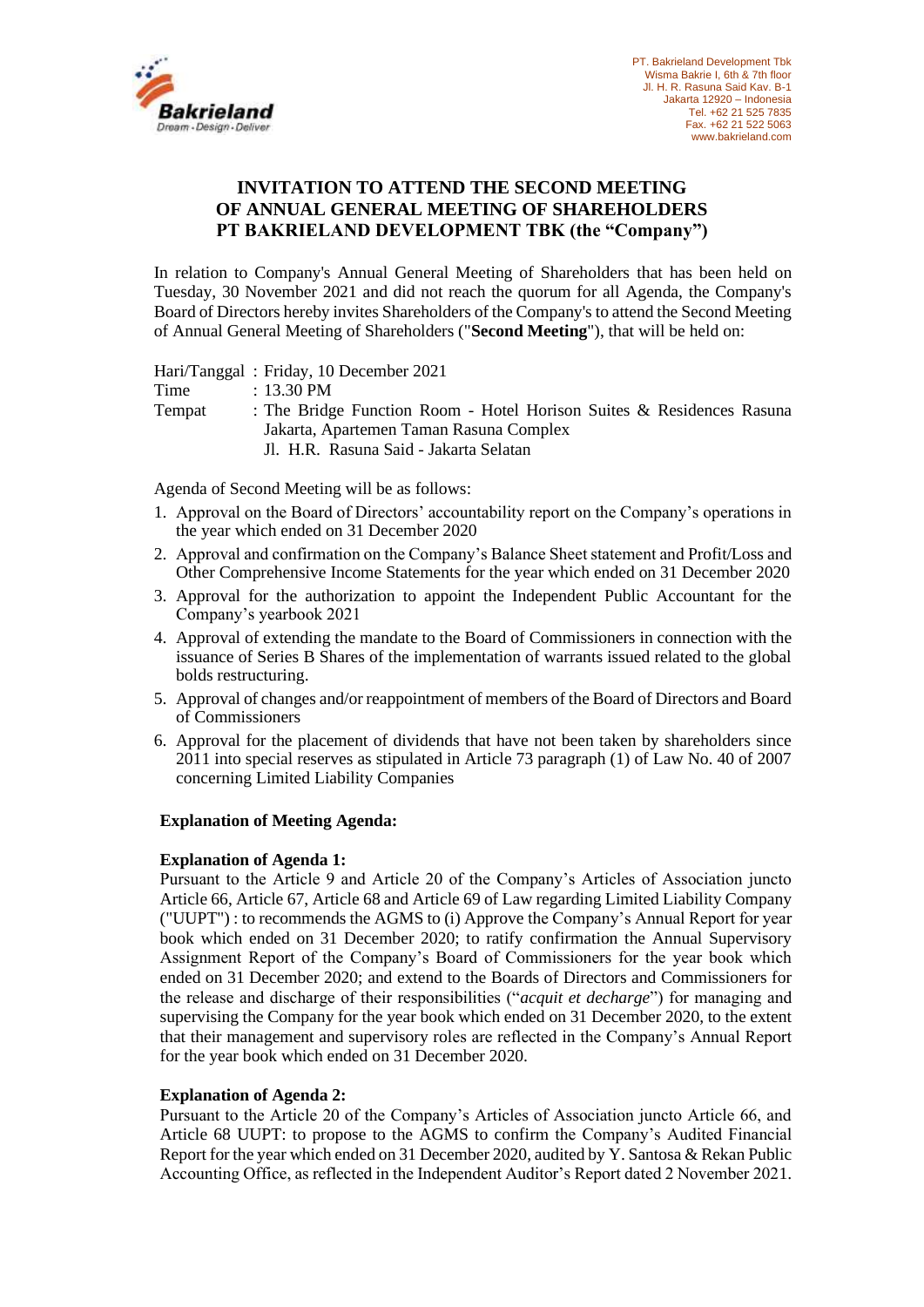

## **Explanation of Agenda 3:**

Pursuant to the Article 68 paragraph (1) UUPT and Article 59 of the Financial Services Authority Regulation No. 15/POJK.04/2020 concerning the Plan and Implementation of the General Meeting of Shareholders of a Public Company ("**POJK No. 15 of 2020**") and to the Financial Services Authority Regulation to propose to the AGMS to authorize the Company's Board of Commissioners on the recommendation of the Audit Committee's suggestionto appoint an Independent Public Accountant Firm registered with the Financial Services Authority to conduct an audit to the Company's financial statements for the financial year 2020 and other periods in the 2021 financial year, as well as giving authority to the Board of Directors of the Company to determine the honorarium for the Public Accountant and its requirements.

# **Explanation of Agenda 4:**

The Extraordinary AGMS dated on January 17<sup>th</sup>, 2018, mandated the Board of Commissioners to issue shares in portepel in the event that the warrants were exercised under Article 41 of the Company Law can only be granted for a maximum period of 1 (one) year. Based on the resolution of the Extraordinary AGMS, the mandate can be renewed until all shares are exercised or until the expiration of 4 (four) years (whichever occurs first) so that with these provisions it is necessary to extend the mandate for a maximum period of 1 (one) year from the closing of the Meeting.

#### **Explanation of Agenda 5:**

Pursuant to the Article 14 and Article 17 of the Company's Articles of Association in conjunction with Article 3, Article 4, and Article 23 of the Financial Services Authority Regulation No. 33/POJK.04/2014 concerning the Board of Directors and Board of Commissioners of Issuers or Public Companies ("**POJK No. 33 of 2014"**) and Recommendation from the Company's Nomination Committee: propose and submit to the Meeting to approve changes in the composition and or reappointment of members of the Board of Directors and Board of Directors Commissioner of the Company with a term of office until the Meeting for the next third year.

#### **Explanation of Agenda 6:**

The Company recorded that there were still Rp 669,117,279 dividends that were not taken by the entitled shareholders since 2011 in connection with this matter referring to Article 73 paragraph (1) of the Company Law and Article 21 paragraph 4 of the Company's Articles of Association, then for dividends not taken within 5 years should be included in a special reserve. For this matter, the Company proposes to the Meeting to agree that the dividends that have not been taken are included in a special reserve

#### **Notes :**

- 1. Only Shareholders whose names are recorded in the Company's Register of Shareholders on 2 December 2021 until 16:00 PM, will be entitled to attend or be represented at the AGMS.
- 2. For health reasons and in order to control and prevent the spread of COVID-19, the Company does not provide goody bag products/souvenirs and does not provide meeting materials in physical form to shareholders and shareholders' proxies who are present at The Second Meeting.
- 3. In connection with the issuance of the Decree of the Board of Directors of KSEI No. KSEI-4012/DIR/0521 dated May 31, 2021 regarding the Implementation of the e-Proxy Module and e-Voting Module on the eASY.KSEI Application along with the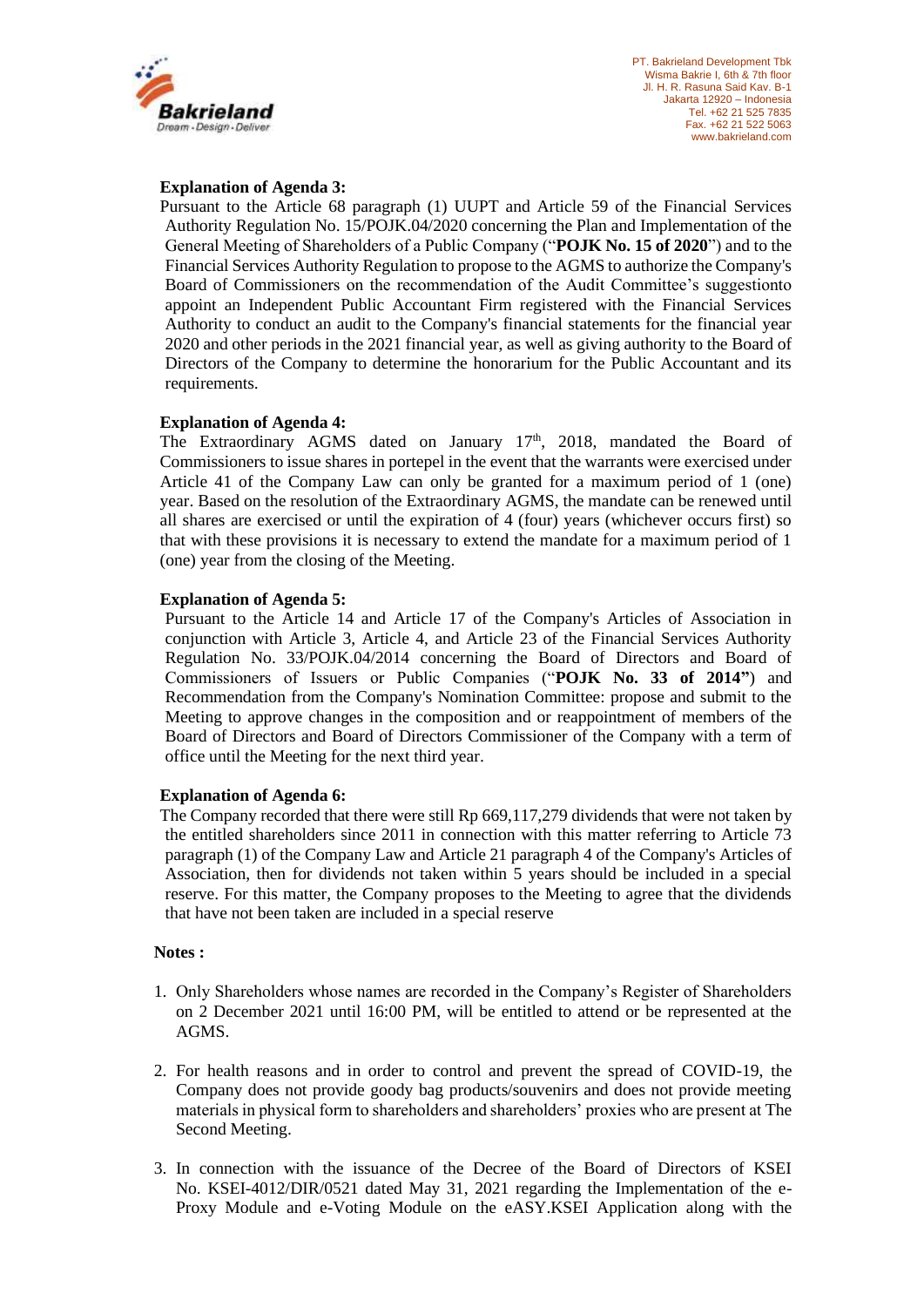

Impressions of the General Meeting of Shareholders, currently KSEI has provided an e-GMS platform for the implementation of the GMS electronically. Therefore, Shareholders can attend the Second Meeting electronically through the Electronic General Meeting System (eASY.KSEI) application provided by KSEI. Shareholders who can attend in person electronically are local individual shareholders whose shares are kept in the collective custody of KSEI. To use the eASY.KSEI application, shareholders can access the **eASY.KSEI** menu located in the AKSes facility [\(https://access.ksei.co.id/\)](https://access.ksei.co.id/).

- 4. Shareholders that are unable to attend may be represented by their Proxies by virtue of valid power of attorney which can be obtained from the Company's Head Office, provided that the Board of Directors, the Board of Commissioners and/or employees of the Company may not act as Proxies of the Shareholders at The Second Meeting.
- 5. As a measure to prevent the spread of COVID-19 and to support the Government's efforts to break the chain of the spread of COVID-19, the Company established procedures for The Second Meeting by still referring to the Government's policies, as follows:

# **5.1. Authorization Mechanism**

- 5.1.1. The Company appealed to the Shareholders of the Company who are entitled to attend The Second Meeting to give the Power of Attorney electronically to the representatives of the Company's Securities Administration Bureau ("Company Registrar"), namely PT Sinartama Gunita as the party appointed by the Company as Independent Proxy through eASY.KSEI at link [https://akses.ksei.co.id](https://akses.ksei.co.id/) provided by the Indonesian Central Securities Depository since the Invitation to The Second Meeting until no later than 1 (one) working day before the Second Meeting is held, namely Thursday, 9 December 2021, up to 12.00 WIB;
- 5.1.2. In addition to the electronic Power of Attorney above, Shareholders who are entitled to attend the Second Meeting can also provide written power of attorney conventionally. The Power of Attorney Form can be obtained everyday and/or during working hours at the Company's Securities Administration Bureau, namely PT Sinartama Gunita, at Menara Tekno Lt. 7, Jl. H. Fachrudin No. 19, Kebon Sirih-Tanah Abang, Jakarta Pusat;
- 5.1.3. All Power of Attorney for the Second Meeting must be received by the Company's Securities Administration Bureau at the address listed in item 5.1.2 above at the latest by 16.00 Western Indonesian Time, at least 3 (three) working days before the Second Meeting date, namely Tuesday, 7 December 2021;
- 5.1.4. Shareholders who give their Power of Attorney electronically through eASY. KSEI are expected to vote together with the granting of Power of Attorney at each agenda of the Second Meeting through eASY.KSEI, while Shareholders who give their Power of Attorney in writing are expected to include their votes for each Agenda of the Second Meeting on the written Power of Attorney.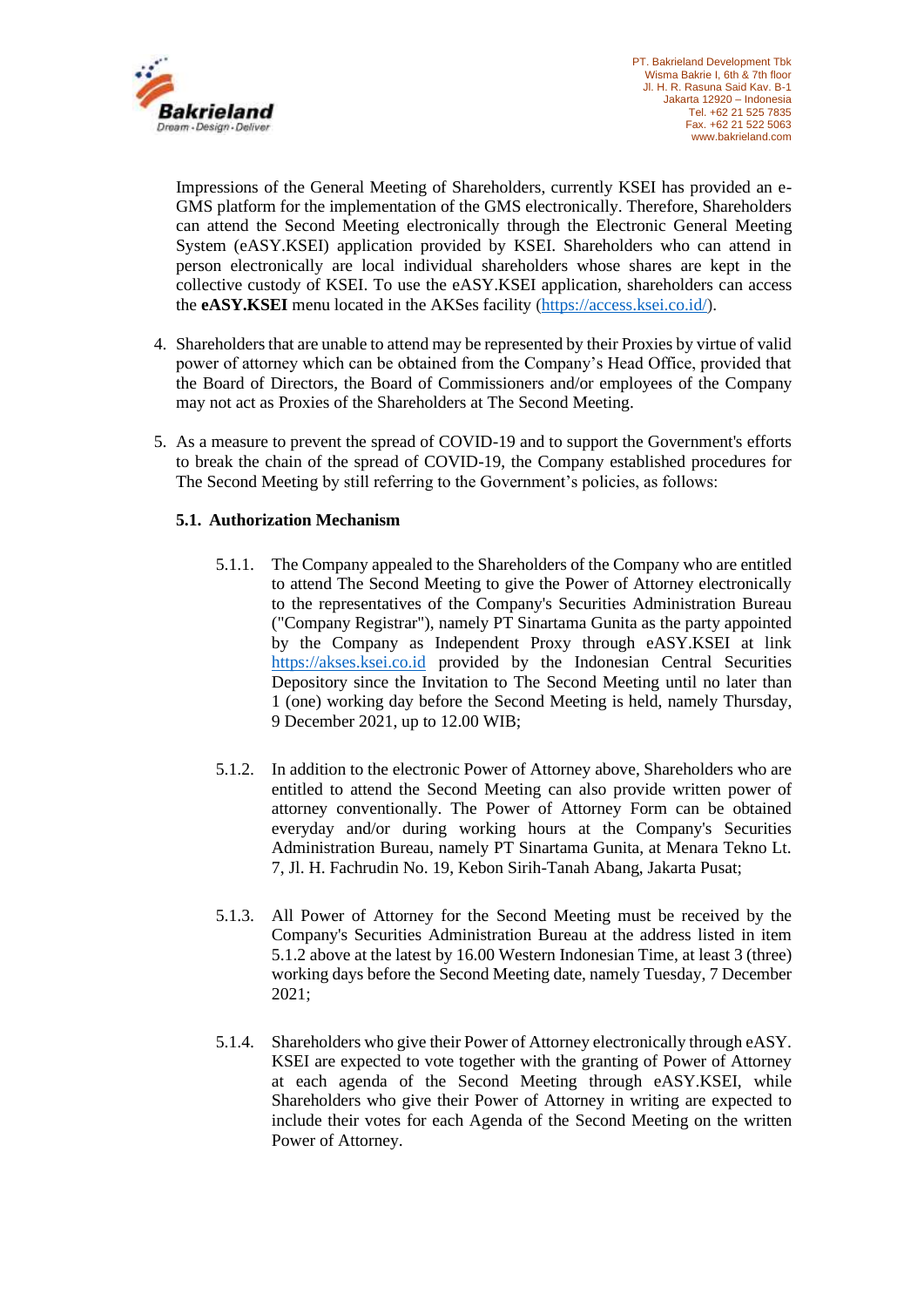

## **5.2. Mechanism of Physical Attendance at The SecondMeetings:**

- 5.2.1. In connection with the policy of the Implementation of Restrictions on Community Activities ("**PPKM**") in the context of preventing and overcoming the COVID-19 Pandemic by the local government, the Company strongly urges the shareholders of the Company who will be present at the Second Meeting to grant power of attorney in accordance with the procedure for granting power of attorney in item 5.1.1 This summons;
- 5.2.2. Shareholders or their legal proxies are expected and advised to provide power of attorney through eASY.KSEI as referred to in point number 5.1.1 or fill in the Power of Attorney Form provided by the Registrar and the Company, so that their attendance and votes can be taken into account at the Second Meeting;
- 5.2.3. And if you are the recipient of the power of attorney from the Shareholders and the attorney has the right of substitution, you can also change the power of attorney by giving substitution of power of attorney to the Proxy prepared by the Company 1 day before the Second Meeting;
- 5.2.4. Shareholders or their proxies who are physically present at the Second Meeting, are required to submit a copy (photocopy) of the National Identity Card (KTP) or other proof of identity to the Company's registration officer before entering the meeting room. Shareholders in Collective Custody are required to bring KTUR letters which can be obtained through Exchange Members or Custodian Bank. For the Authorized Author and the Authorized Person, and for Shareholders in the form of a Legal Entity are kindly requested to bring a copy (photocopy) of the Articles of Association and its amendments, letters of ratification/approval from the competent authority, along with a deed that contains the latest management structure/Board of Directors and the Board of Commissioners who served at the Second Meeting, to the Company's registration officer before entering the Meeting venue.
- 5.2.5. Shareholders or their proxies who are present at the Second Meeting are kindly requested to be present in the meeting room 30 minutes before the Second Meeting starts and are obliged to:
	- **5.2.5.1.** Fulfill the health procedures stipulated in accordance with the Government Health Protocol which is implemented by the Building Manager or the Company at the venue of the Second Meeting.
	- **5.2.5.2.** Maintain physical distancing, use masks, take body temperature measurements and fill out the Health Declaration form provided by the Company before entering the Second Meeting room

#### **5.3. Mechanism of Electronic Attendance in Meetings**

Shareholders can also attend the Second Meeting electronically through the Electronic General Meeting System (eASY.KSEI) application provided by KSEI. Shareholders who will attend the Second Meeting electronically or will provide